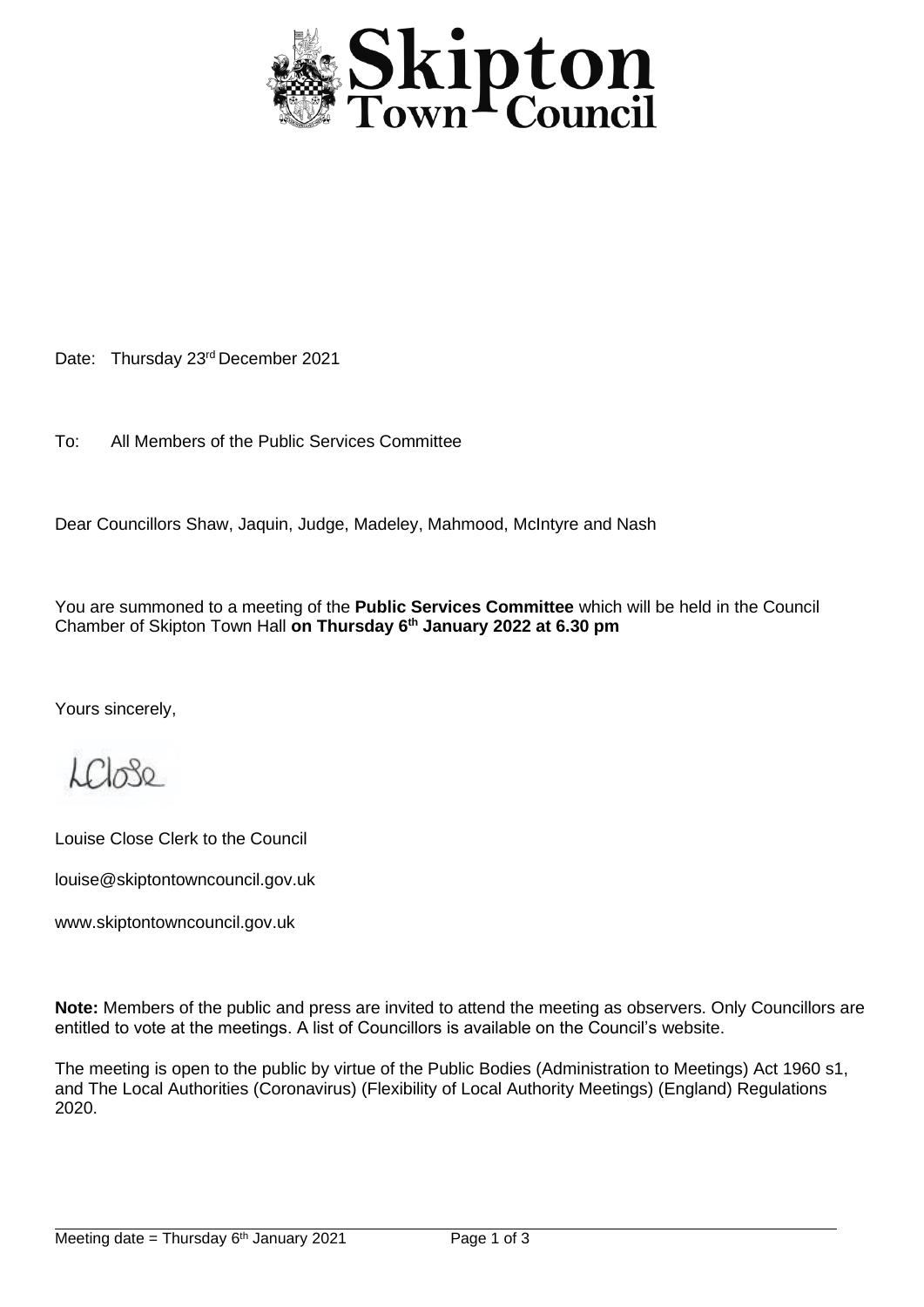## **SKIPTON TOWN COUCIL 6 th January 2022 18.30pm**

## **A copy of the agenda is available in larger print upon request.**

# **A G E N D A**

#### **1. Chairman's Remarks**

#### **2. Apologies for Absence**

#### **3. Disclosures of Interest**

To receive any disclosable pecuniary interests from members on matters to be considered at the meeting. The disclosure should include the nature of the interest and be registered with the monitoring officer within 28 days. Members are to ensure that their Register of Interests form is kept up to date with the CDC Monitoring Officer.

#### **4. Dispensations**

To decide upon any dispensation requests from members received by the Clerk in respect of this meeting.

#### **5. Representations from public**

RESOLUTION to adjourn the meeting in order to allow members of the public to make representations, answer questions and give evidence in respect of the business on the agenda. Each member of the public is entitled to speak for 3 minutes.

• Questions / observations from members of the public

#### **6. Minutes of the previous meeting**

To accept the minutes of the extraordinary meeting held on Thursday 28<sup>th</sup> October 2021 as a true and accurate record.

## **7. Matters Arising**

Matters arising from the previous meeting, not already on the agenda

- Wildflowers- The Chief Officer and Cllr Shaw to meet with outside partners in January and report back to the committee
- To Confirm, following a request for information from Cllr Judge, that we do not pay rent for the Public Toilets at Coach Street.

#### **8. Budget**

To receive the Budget to date for this committee

• To include the Grass Cutting Cost and Burial Ground Budgets

#### **9. Allotments Future Vision**

To consider plans for the Council's allotment sites